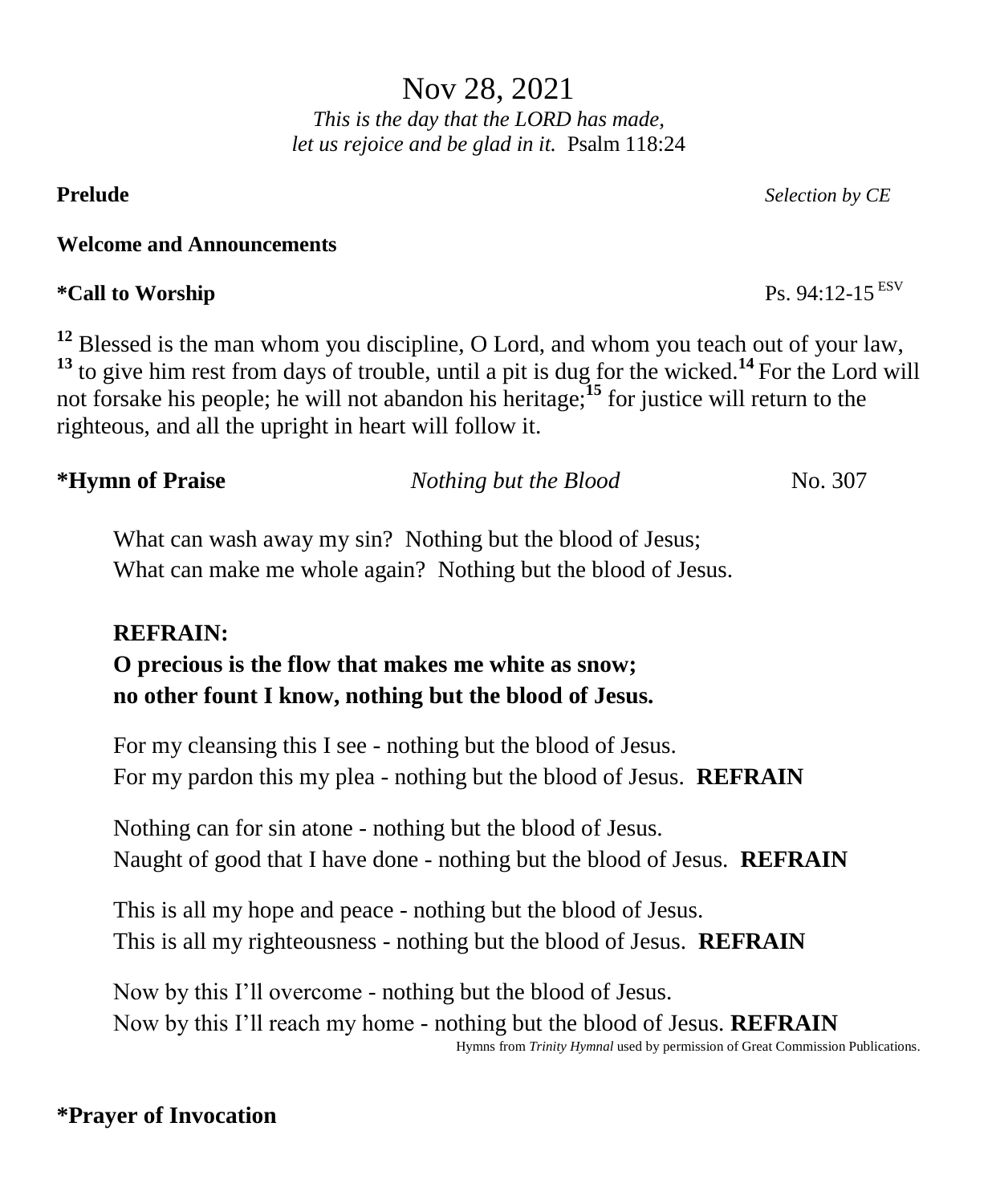### **Scripture Reading Gen 50:1-26**

#### **Prayer of Confession**

Our gracious Heavenly Father forgive us from each and every one our sins and renew our hearts and minds that we might bring all glory and honor to you. We give in to sin far too easily, to our sinful desires. Help us to stand firm and guard our hearts from that which is impure and unholy. Make us more and more like our elder brother, Jesus Christ, and encourage us along through those ordinary means of grace that you have prescribed in your Word. Speak to us in and through your Holy Scriptures, grant us mercy and peace through our prayers, and enable us to be reassured through the use of your Sacraments. Keep us ever close to you, we pray, in Jesus name, Amen.

# Assurance of Pardoning Grace **Ps 94:16-23ESV**

**<sup>16</sup>** Who rises up for me against the wicked? Who stands up for me against evildoers? <sup>17</sup> If the Lord had not been my help, my soul would soon have lived in the land of silence. **<sup>18</sup>** When I thought, "My foot slips," your steadfast love, O Lord, held me up.**<sup>19</sup>** When the cares of my heart are many, your consolations cheer my soul.**<sup>20</sup>** Can wicked rulers be allied with you, those who frame injustice by statute?<sup>21</sup> They band together against the life of the righteous and condemn the innocent to death.**<sup>22</sup>** But the Lord has become my stronghold, and my God the rock of my refuge.**<sup>23</sup>** He will bring back on them their iniquity and wipe them out for their wickedness; the Lord our God will wipe them out.

| *Hymn of Thanksgiving                          | Take Time to Be Holy | No. 537 |
|------------------------------------------------|----------------------|---------|
| Tolzo time to be holy speak oft with thy Lord. |                      |         |

Take time to be holy, speak oft with thy Lord; Abide in Him always, and feed on His Word. Make friends of God's children, help those who are weak; Forgetting in nothing His blessing to seek.

Take time to be holy, the world rushes on; Spend much time in secret, with Jesus alone. By looking to Jesus, like Him thou shalt be; Thy friends in thy conduct His likeness shall see.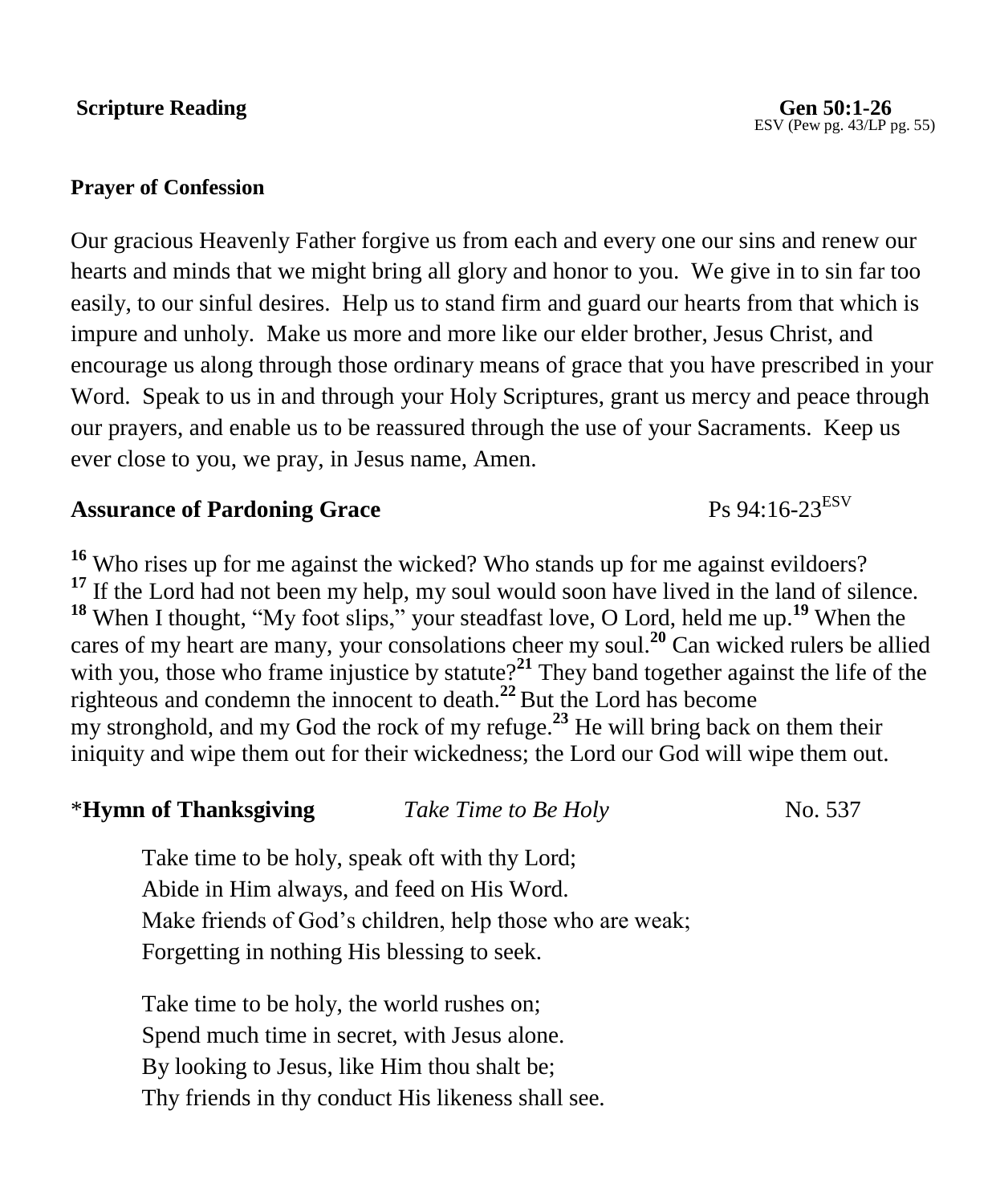Take time to be holy, let Him be thy Guide; And run not before Him, whatever betide. In joy or in sorrow, still follow the Lord. And, looking to Jesus, still trust in His Word.

Take time to be holy, be calm in thy soul; Each thought and each motive beneath His control. Thus led by His Spirit to fountains of love; Thou soon shalt be fitted for service above**.**

Hymns from *Trinity Hymnal* used by permission of Great Commission Publications.

**WSC 73-74**

## **Q. 73. Which is the eighth commandment?**

A. The eighth commandment is, Thou shalt not steal.

## **Q. 74. What is required in the eighth commandment?**

A. The eighth commandment requireth the lawful procuring and furthering the wealth and outward estate of ourselves and others.

**Prayer of Intercession**

**Offering** *Come Thou Fount* ft. Liam Gretzinger

#### \***Doxology** No. 731

Praise God, from Whom all blessings flow; Praise Him, all creatures here below; Praise Him above, ye heav'nly host; Praise Father, Son, and Holy Ghost. Amen.

Hymns from *Trinity Hymnal* used by permission of Great Commission Publications.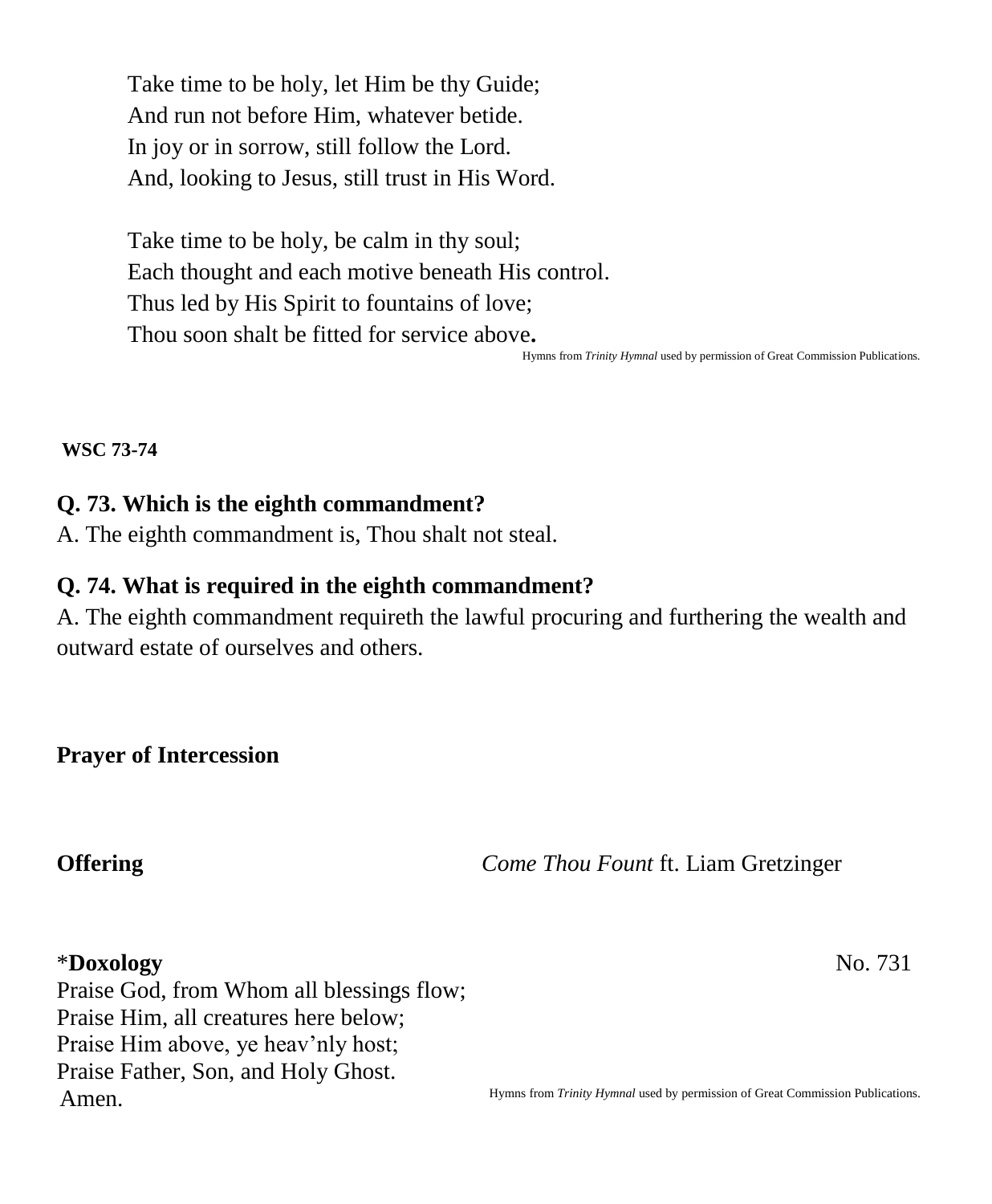The church's one foundation is Jesus Christ, her Lord; she is His new creation by water and the Word: from heav'n He came and sought her to be His holy bride; with His own blood He bought her, and for her life He died.

Elect from ev'ry nation, yet one o'er all the earth, her charter of salvation one Lord, one faith, one birth; one holy name she blesses, partakes one holy food, and to one hope she presses, with ev'ry grace endued.

Though with a scornful wonder men see her sore oppressed, by schisms rent asunder, by heresies distressed, yet saints their watch are keeping, their cry goes up, "How long?" And soon the night of weeping shall be the morn of song.

The church shall never perish! Her dear Lord to defend, to guide, sustain, and cherish, is with her to the end: though there be those that hate her, and false sons in her pale, against or foe or traitor she ever shall prevail.

'Mid toil and tribulation, and tumult of her war, she waits the consummation of peace forevermore: till with the vision glorious her longing eyes are blest, and the great church victorious shall be the church at rest.

Yet she on earth hath union with God the Three in One, and mystic sweet communion with those whose rest is won: O happy ones and holy! Lord, give us grace that we, like them, the meek and lowly, on high may dwell with Thee.

Hymns from *Trinity Hymnal* used by permission of Great Commission Publications.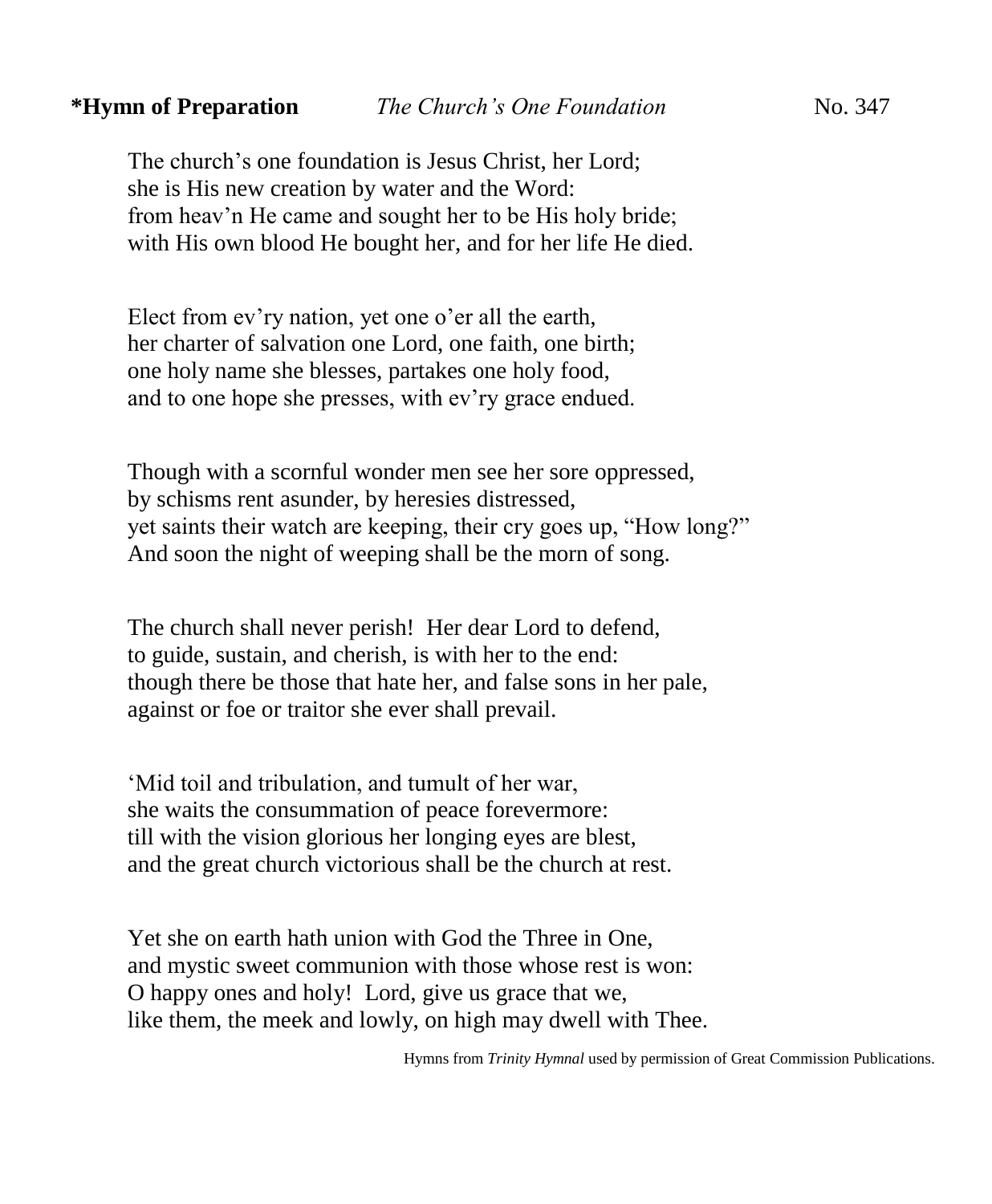1. The Passover

2. The New Passover

3. The Marriage Supper of the Lamb

Questions:

- 1. What did the Passover symbolize in the OT?
- 2. What are some reasons that Jesus says he longs for taking this particular Passover meal?
- 3. How does Jesus transform the Passover into the Lord's Supper?
- 4. What does it mean that they will sit on judgment thrones of the 12 tribes of Israel?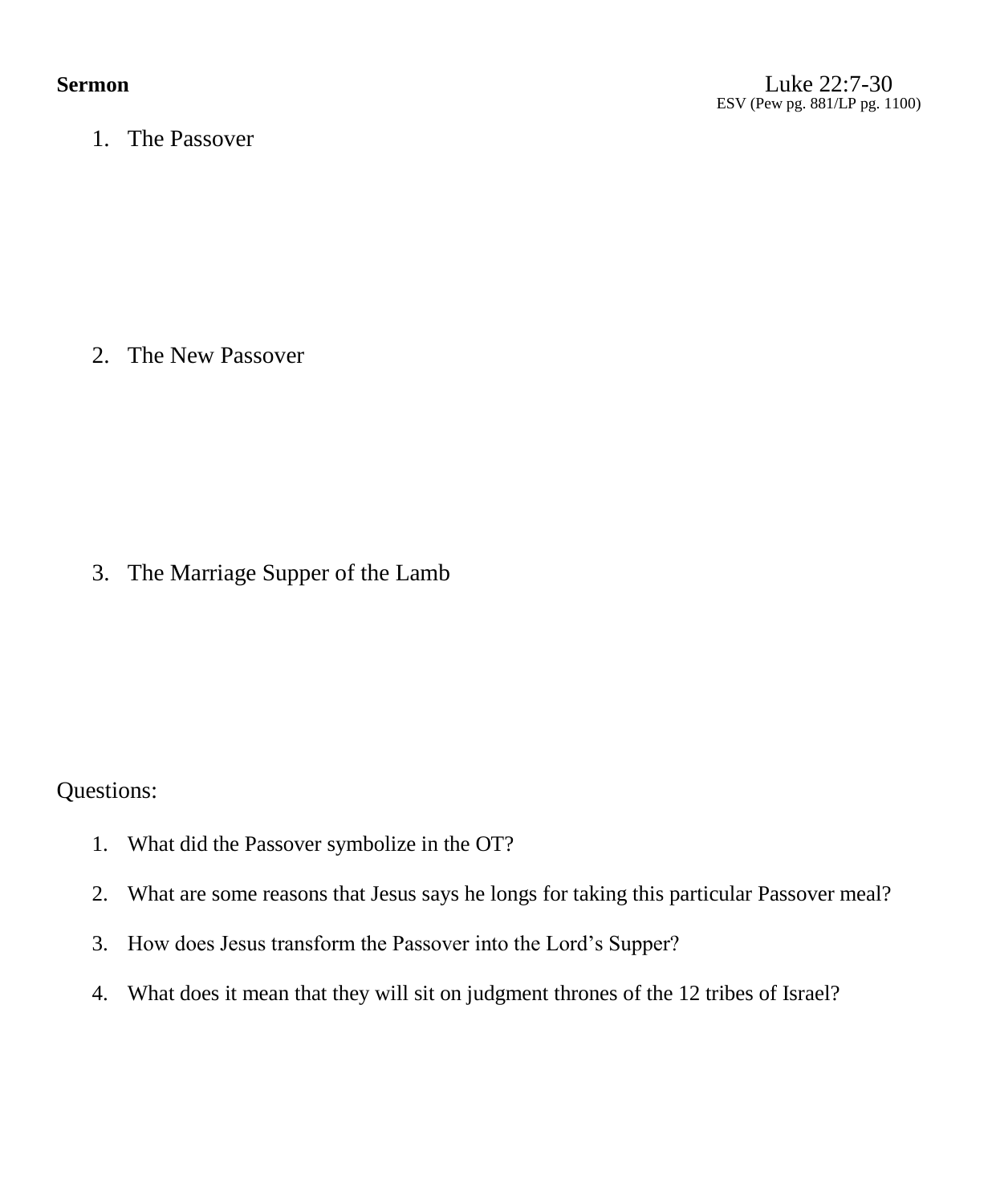#### *\****Hymn of Response** *Thine Be the Glory* **No. 274**

Thine be the glory, risen, conqu'ring Son; endless is the vict'ry Thou o'er death hast won; angels in bright raiment rolled the stone away, kept the folded grave-clothes, where Thy body lay.

Thine be the glory, risen, conqu'ring Son; endless is the vict'ry Thou o'er death hast won.

Lo! Jesus meets us, risen from the tomb; lovingly He greets us, scatters fear and gloom; let the church with gladness, hymns of triumph sing, for her Lord now liveth, death hath lost its sting. Thine be the glory, risen, conqu'ring Son; endless is the vict'ry Thou o'er death hast won.

No more we doubt Thee, glorious Prince of life; life is naught without Thee: aid us in our strife; make us more than conqu'rors, thro' Thy deathless love: bring us safe thro' Jordan to Thy home above.

Thine be the glory, risen, conqu'ring Son; endless is the vict'ry Thou o'er death hast won.

Hymns from *Trinity Hymnal* used by permission of Great Commission Publications.

#### **\*Benediction**

#### **\*Gloria Patri** No. 735

Glory be to the Father, and to the Son, and to the Holy Ghost; as it was in the beginning, is now, and ever shall be, world without end. Amen, amen.

Hymns from *Trinity Hymnal* used by permission of Great Commission Publications.

# **Postlude** *Selection by CE*

**\* Congregation:** Please stand as able.

**Piano & Guitar** Chris Erickson **Piano** Grayden Lash Grayden Lash Grayden Lash Grayden Lash Grayden Lash Grayden Lash Grayden Lash Grayden Lash Grayden Lash Grayden Lash Grayden Lash Grayden Lash Grayden Lash Grayden Lash Grayden Lash Grayden Lash Grayde **Guitar** Liam Gretzinger **Intercessory Prayer** Bruce Hrivnak